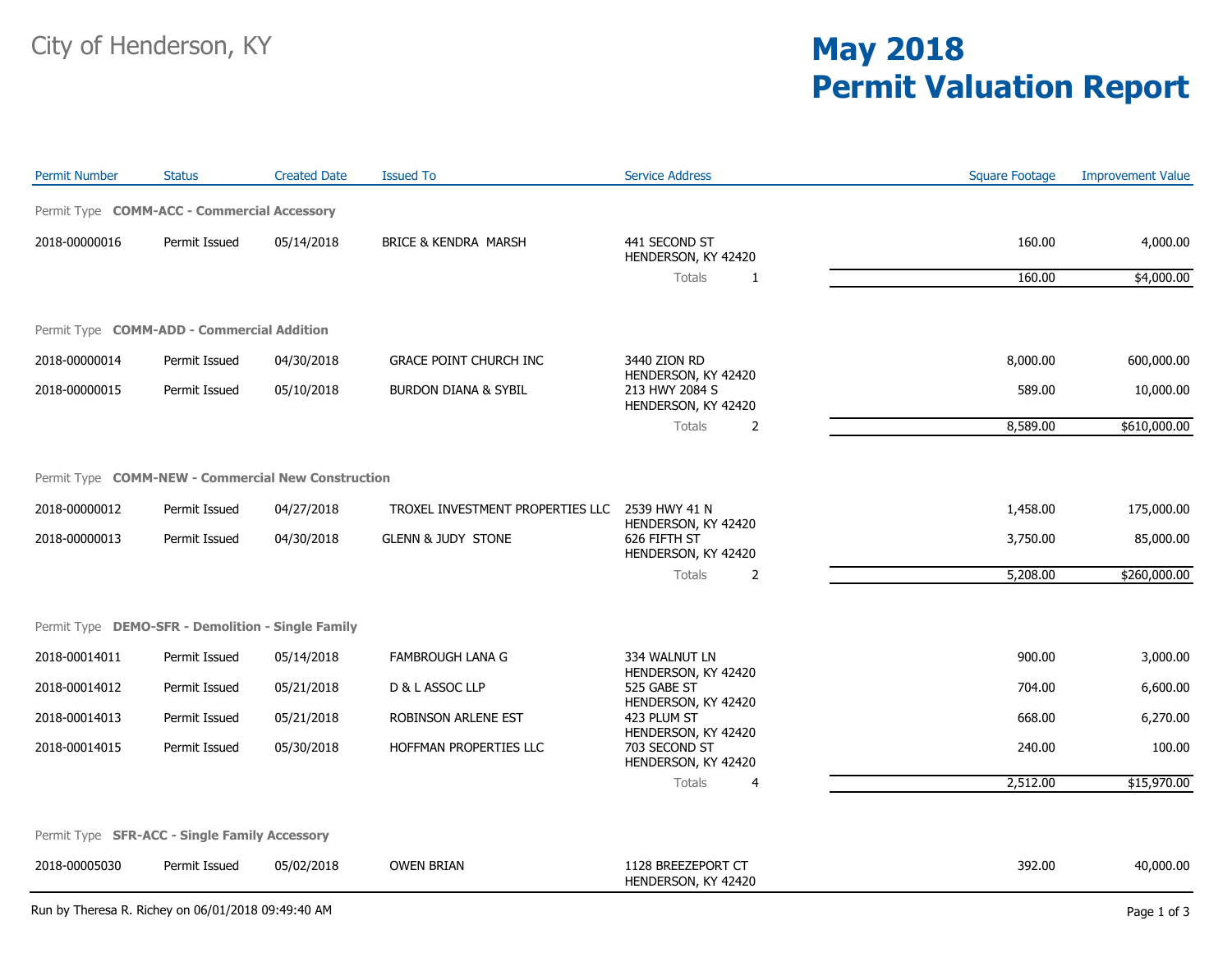## City of Henderson, KY **Permit Valuation Report**

| <b>Permit Number</b>    | <b>Status</b>                                        | <b>Created Date</b> | <b>Issued To</b>          | <b>Service Address</b>                                       | <b>Square Footage</b> | <b>Improvement Value</b> |
|-------------------------|------------------------------------------------------|---------------------|---------------------------|--------------------------------------------------------------|-----------------------|--------------------------|
|                         | Permit Type SFR-ACC - Single Family Accessory        |                     |                           |                                                              |                       |                          |
| 2018-00005031           | Permit Issued                                        | 05/03/2018          | <b>BEN VONDRASEK</b>      | 1690 BRUCE ST                                                | 256.00                | 2,400.00                 |
| 2018-00005034           | Permit Issued                                        | 05/08/2018          | DONNETTA WENDY D          | HENDERSON, KY 42420<br>643 CANOE CREEK DR                    | 160.00                | 3,200.00                 |
| 2018-00005037           | Permit Issued                                        | 05/15/2018          | MATTINGLY MARK C & JAMIE  | HENDERSON, KY 42420<br>1110 S MAIN ST<br>HENDERSON, KY 42420 | 240.00                | 3,900.00                 |
|                         |                                                      |                     |                           | <b>Totals</b><br>4                                           | 1,048.00              | \$49,500.00              |
|                         | Permit Type SFR-ADD - Single Family Addition         |                     |                           |                                                              |                       |                          |
| 2018-00005033           | Permit Issued                                        | 05/07/2018          | BARTLETT DAVID & PATRICIA | 630 NORRIS LN<br>HENDERSON, KY 42420                         | 192.00                | 29,000.00                |
|                         |                                                      |                     |                           | <b>Totals</b><br>1                                           | 192.00                | \$29,000.00              |
|                         | Permit Type SFR-NEW - Single Family New Construction |                     |                           |                                                              |                       |                          |
| 2018-00005035           | Permit Issued                                        | 05/11/2018          | HACKBERRY DEVELOPMENT LLC | 237 HACKBERRY DR<br>HENDERSON, KY 42420                      | 1,884.00              | 119,000.00               |
|                         |                                                      |                     |                           | Totals<br>1                                                  | 1,884.00              | \$119,000.00             |
|                         | Permit Type SFR-REMODEL - Single Family Remodel      |                     |                           |                                                              |                       |                          |
| 2018-00005036           | Permit Issued                                        | 05/14/2018          | KJG INC                   | 210 MILL ST<br>HENDERSON, KY 42420                           | 760.00                | 40,000.00                |
|                         |                                                      |                     |                           | <b>Totals</b><br>1                                           | 760.00                | \$40,000.00              |
| Permit Type SIGN - Sign |                                                      |                     |                           |                                                              |                       |                          |
| 2018-00013010           | Permit Issued                                        | 05/03/2018          | POLK WILLIAM F JR         | 137 SECOND ST                                                | 7.00                  | 400.00                   |
| 2018-00013011           | Permit Issued                                        | 05/07/2018          | LUX PROPERTIES LLC        | HENDERSON, KY 42420<br>2627 HWY 41 N<br>HENDERSON, KY 42420  | 28.00                 | 2,970.00                 |